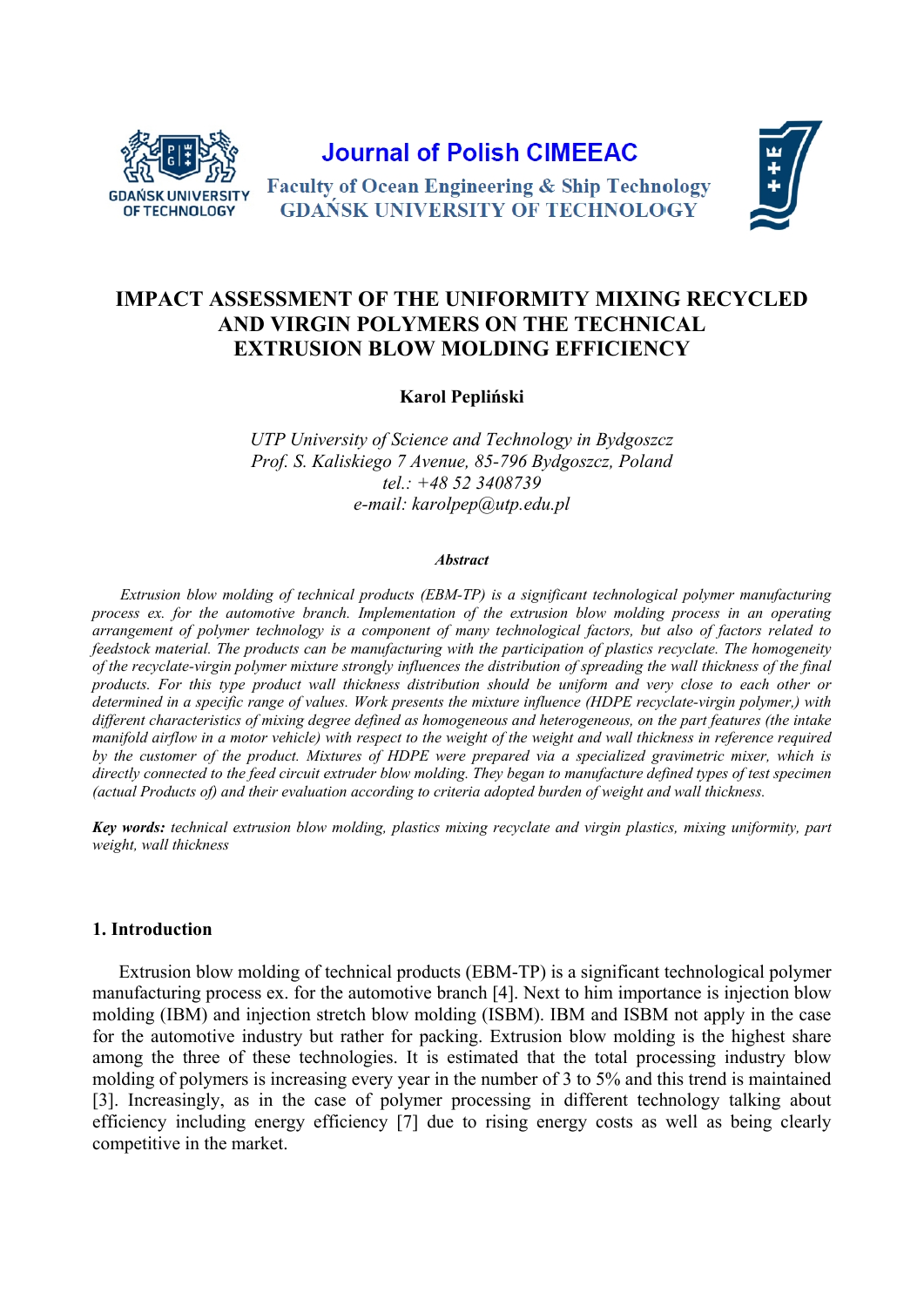#### **2. Description of extrusion blow molding process for parison over 2 kg and its effectiveness**

In extrusion blow molding technical products the preparation of virgin melt or recyclate-virgin plastics mixtures take place in extruder. A plasticized plastic is addressed to the angular head with a accumulator system. Extrudate parison is placed in blowing mold, welded in a pinch off area and shut off. Welding and prepare to cut the parison is due to specially shaped elements on the surface of pinch-off section. Extruder head occurs with a molten polymer accumulator for weight extrudate parison over 2 kg.

In this case, the parison cycle extrusion is performed discontinuously, and when the mold is ready to receive the parison. Blow mold is placed just below the extrusion head. Quick discontinuous extrusion reduces the tendency of the parison to stretch under its own weight. Welding and preparation for cutting off of the parison as a result of specially-shaped mold elements on the parting line (pinch – off) or partially welding strip. Blowing, usually compressed air, followed until contact of the parison with the cavity molds and mapping the structure of its surface [5].

Finally blown product, after cooling in the mold cavity, leaves the mold, followed by removal of technological waste on the finishing station (or partially by hand in case of EBM-TP complex structure), where the product goes to the quality control station. After fulfilling the requirements, products go into the warehouse and target customer [3, 4]. In the case of technical products with complex geometries often result significant technological waste values, which for the rational management of polymeric materials must be submitted as soon as possible recycled directly in the line.

Technological wastes usually after separation of part of the target audience have still a certain amount of heat energy, which still remains in prepared recycled materials (recyclate temperature is approx. 40°C), which is consumed to reduce energy consumption in the plasticizing process. In the case of preparing the mixture of recycled materials (80%) of virgin material (20%), it is important to obtain the most homogeneous mixing ratio [2]. Insufficient mixing results in a heterogeneous mixture, which may cause fluctuation of extrusion blow molding process

The effectiveness of extrusion blow-molding can be determined by different types of agents, eg. screw construction, modifying polymer material, technical condition of the machine (extruder), mold design, technical condition et cetera. By analyzing the efficiency of the extrusion process takes into account specified criteria and assessment methods the effectiveness and impact of design features individual machines and tools involved in the manufacturing process. Among the criteria for assessing the effectiveness of the extrusion process stands criteria: qualitative, quantitative and operational [5].

#### **3. Explanation of experiment**

To accomplish the research task impact assess the uniformity of mixing degree (mixing correct, incorrect) to the quality blowing parts in relation to its weight and thickness values in designated two critical areas required by the customer of the product, used blow molding machine type Batttenfeld VK3-200 with accumulator head, extrusion blow mold and partially automated waste disposal stations. Also during process realization using: mechanical recycling station with gravimetric mixing and dosing system. Concerned produced part (similar to that presented in [6]) is the intake manifold airflow Fig. 2 and 3. Investigations were realized in an industrial company Graform Bydgoszcz [2].

Material used for manufacturing a technical product was recycled polymers (79%) and virgin polymers (20%), high density polyethylene (Marlex HHM 5502 BN) and black colorant (1%). Recommended processing temperature for this type of material is  $171 \div 204$ °C. The investigation was realized for both homogeneous mixture (Series J) and non-uniform (Series N) in accordance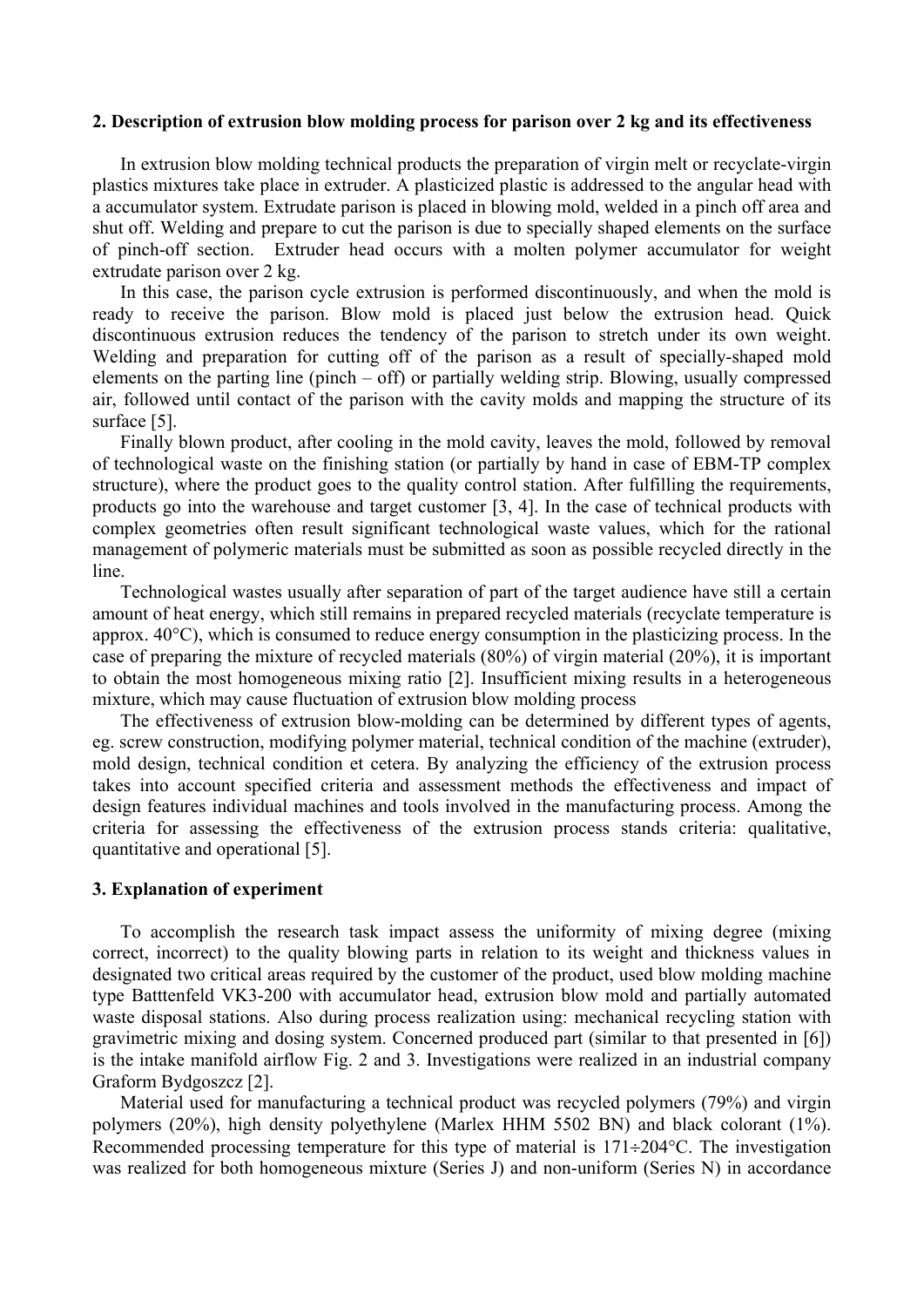with the technological parameters set on the production line. In the case of a mixture J material supplied to the extruder was mixed properly, and in the case of mixture N material was inconsistently, where the mixing proportions have been disrupted. The basic parameters of output in two series of series J and N were the same: temperature extruded plastic  $-210^{\circ}$ C, mold temperature – 18°C, parison extrudate length – 42 units, extrusion speed – 60%, the blowing pressure – 8 bar.

As a result of extrusion blow molding process obtained blowing products witch technological overmeasure - technological plastics scraps (Fig. 2). After using finishing station, technological scrap plastics were directed to the recycling station. In the first and the second production run (each 50 units) were randomized 18 products. Next, using a wall thickness device – Magna Mike 8500 GE Panametric, at designated critical locations wall thickness and the weight of a product were measured.



*"Fig. 1. Extrusion blow moldin station witch different seeing components [2]"* 



*"Fig. 2. Blowin prodact with technological scrap plastics"*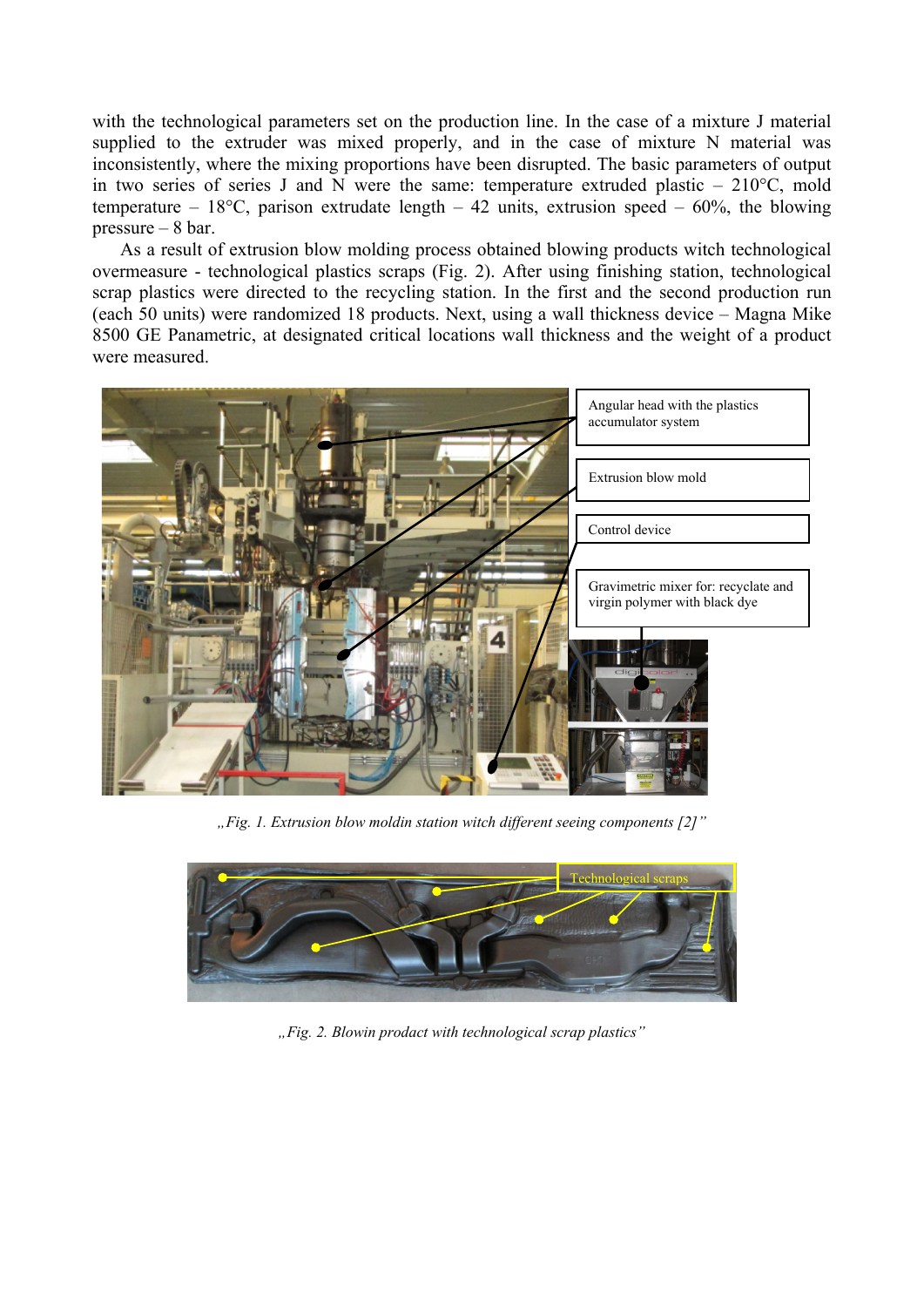

*"Fig. 3. Finish blowing products: a)critical measure points – side view, b) product top view"* 

## **4. Results**

The weight and thickness measurement result of blowing product, are presented in Table 1 and Fig. 4 and 5. Visualized that the quality of the mixture (polymer material, recyclate, dye) has a significant impact on maintaining the quality regime (dimensional and weight). In the case of the J Series the parts are within tolerances established by the customer (weight 580  $^+/$  20 [g] – 100% creations), wall thickness (in Section 1) 1.3  $^+/$  0.5 [mm] – 100% products, wall thickness (in Section 2) 1.3  $^+/$  0.5 [mm] - 100% products). In the J Series, measurements of weight and thickness show 30% incompatibility. Spread weight of the homogeneous mixture J does not exceed the value of 13.47 [g], and in the case of dispersion heterogeneous mixture N reaches to 46.61 [g] (Fig.4). In the case of the wall thickness for the heterogeneous mixture of dispersion shifted significantly beyond the upper limit imposed by the tolerance (Fig. 5).

| J Series |                 |                |                        | N Series        |                        |                |
|----------|-----------------|----------------|------------------------|-----------------|------------------------|----------------|
| No.      | Part weight [g] | Wall thickness | Wall thickness         | Part weight [g] | Wall thickness         | Wall thickness |
|          |                 | $[mm] - 1$     | $\lceil mm \rceil - 2$ |                 | $\lceil mm \rceil - 1$ | [mm] - $2$     |
| 1.       | 586,40          | 1,46           | 1,48                   | 586,00          | 1,43                   | 1,55           |
| 2.       | 589,62          | 1,48           | 1,52                   | 622,21          | 1,71                   | 1,84           |
| 3.       | 599,87          | 1,51           | 1,55                   | 590,30          | 1,49                   | 1,52           |
| 4.       | 587,10          | 1,48           | 1,57                   | 589,50          | 1,48                   | 1,50           |
| 5.       | 599,00          | 1,55           | 1,69                   | 591,00          | 1,60                   | 1,63           |
| 6.       | 587,57          | 1,40           | 1,49                   | 575,60          | 1,42                   | 1,37           |
| 7.       | 596,37          | 1,28           | 1,17                   | 606,35          | 1,64                   | 1,84           |
| 8.       | 599,51          | 1,32           | 1,38                   | 607,78          | 1,51                   | 1,55           |
| 9.       | 597,23          | 1,28           | 1,41                   | 599,21          | 1,50                   | 1,55           |
| 10.      | 597,50          | 1,36           | 1,39                   | 597,32          | 1,23                   | 1,41           |
| 11.      | 598,10          | 1,42           | 1,47                   | 610,32          | 1,72                   | 1,84           |
| 12.      | 599,53          | 1,47           | 1,52                   | 608,88          | 1,65                   | 1,73           |
| 13.      | 598,87          | 1,51           | 1,55                   | 614,00          | 2,12                   | 1,85           |
| 14.      | 589,70          | 1,62           | 1,70                   | 575,66          | 1,48                   | 1,40           |
| 15.      | 595,60          | 1,35           | 1,22                   | 581,20          | 1,56                   | 1,48           |
| 16.      | 592,36          | 1,48           | 1,63                   | 577,95          | 1,32                   | 1,25           |
| 17.      | 588,60          | 1,39           | 1,42                   | 592,30          | 1,23                   | 1,14           |
| 18.      | 588,30          | 1,40           | 1,39                   | 588,60          | 1,48                   | 1,52           |

*Tab. 1. The range of part weight and wall thickness in technical blowing products (bold value – out of tolerance)*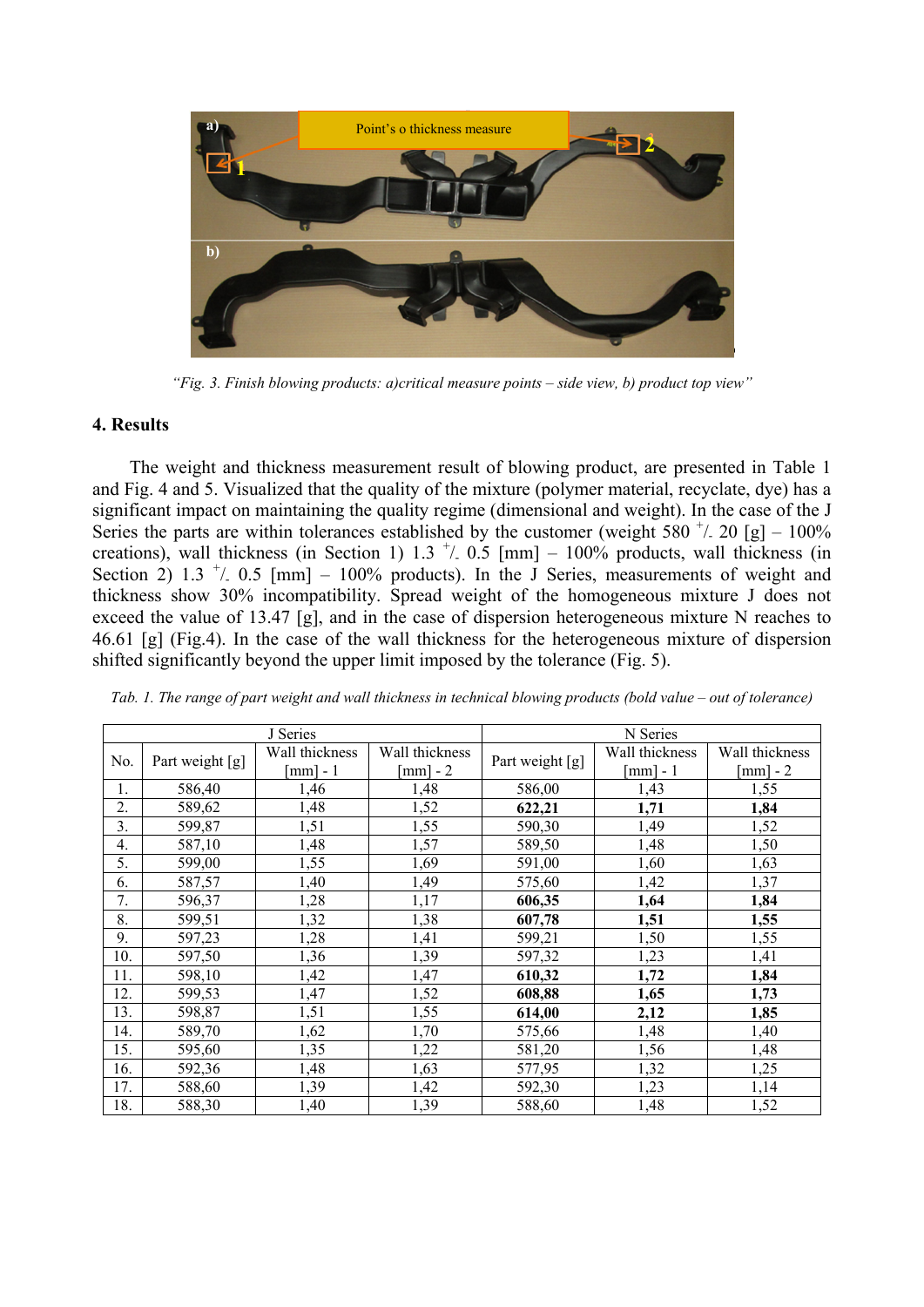

*Fig. 4. Changing the weight of blowing produc, depending on the initial charge a mixture of polymer: J - homogeneous, N – heterogeneous* 



*Fig. 5. The wall thickness values at the critical points in blowing product, measurement for the two types of mixtures: J1, J2 - homogeneous mixture, N1, N2 – heterogeneous mixture* 

Taking into account the two criteria behavior adopted by weight and the wall thickness, it is judged that, only the case in which the mixture is homogeneous can be considered as appropriate.

### **5. Final consideration and summary**

Extrusion blow molding process allows manufacturing the hollow technical products of varying complexity of geometric as a result of extrusion parison and their blow in mold cavity. The efficiency of the extrusion blow molding is not only dependent on the machine (the extruder, head extruder, drive) and processing parameters but also on the devices working together with extruder (in this case, the gravimetric mixer).

In order to fulfill specific assumptions related to performance criterion: product weight and wall thickness distribution, it is important to properly prepare the feed material (polymer recyclate, virgin polymer, dye), which in this case means keeping a certain mixing procedures.